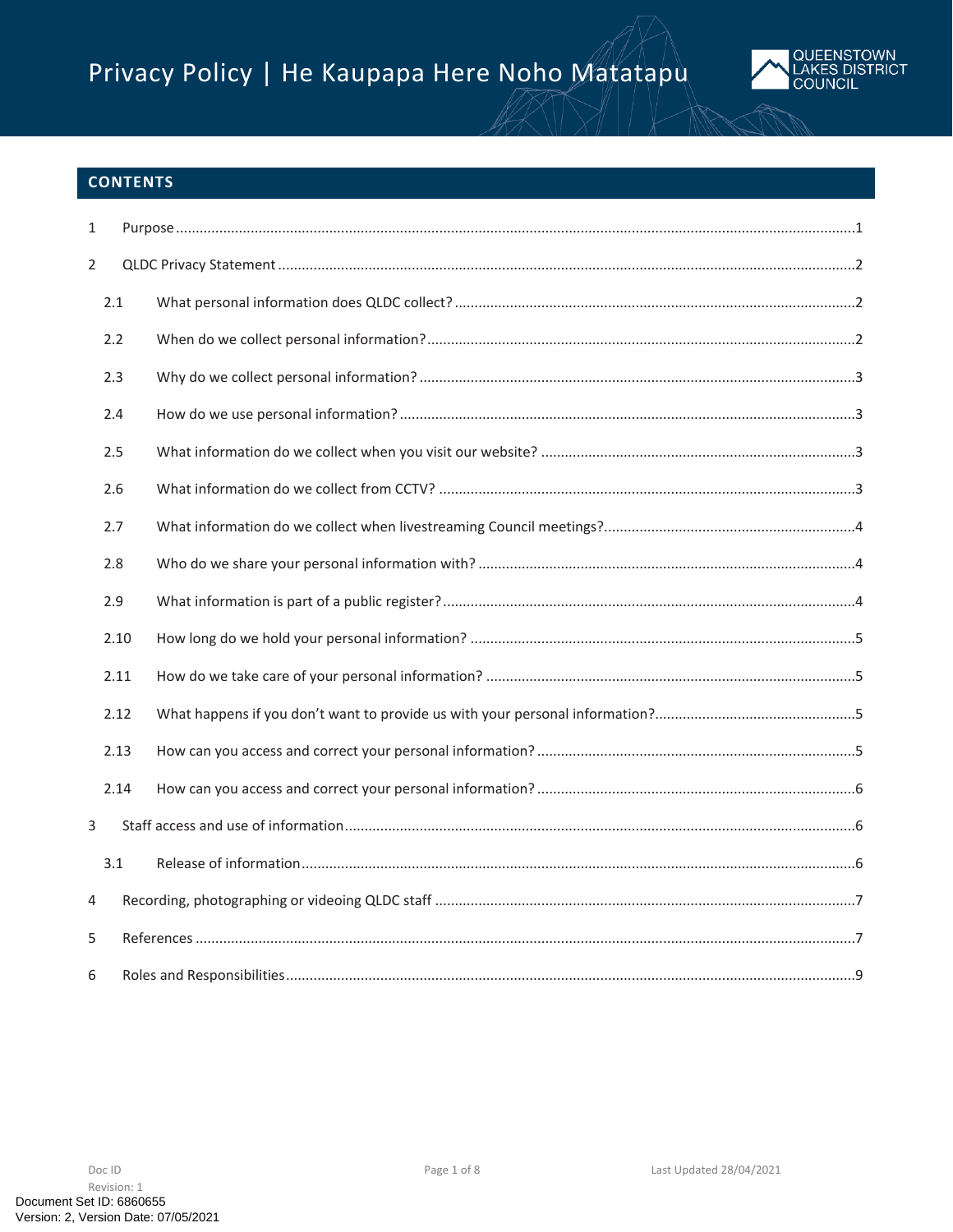

# <span id="page-1-0"></span>**1 PURPOSE**

Privacy is important to the Queenstown Lakes District Council (QLDC). This Privacy Policy sets out how and why the QLDC collects and stores personal information, what we will use it for and with whom we can share it.

The Privacy Act 2020 ('Privacy Act') and its privacy principles guide this policy. We take our obligations under the Privacy Act seriously and this policy will clarify the rights of anyone engaging with QLDC under the Privacy Act.

<span id="page-1-1"></span>QLDC is committed to the 13 principles of the Privacy Act: [https://www.privacy.org.nz/privacy-act-2020/privacy](https://www.privacy.org.nz/privacy-act-2020/privacy-principles/)[principles/](https://www.privacy.org.nz/privacy-act-2020/privacy-principles/)

#### **2 QLDC PRIVACY STATEMENT**

<span id="page-1-2"></span>The following statement is addressed to parties outside of QLDC:

#### **2.1 WHAT PERSONAL INFORMATION DOES QLDC COLLECT?**

- > Personal information is any identifiable information about you. Here are some examples of the types of personal information we collect about you:
- > Identity name, title, date of birth, and gender
- > Contact details physical address, email address, and telephone numbers
- > Financial details bank account and payment card details (to and from you)
- > Profile information requests made by you, feedback you've provided and survey responses
- > Technical information -<https://www.qldc.govt.nz/your-council/council-documents/policies/privacy-policy>
- > Usage information your website, facility and services use

We may also collect other information provide by you through your communications with us.

## <span id="page-1-3"></span>**2.2 WHEN DO WE COLLECT PERSONAL INFORMATION?**

When you (or someone acting on your behalf), directly provides information to us, we may collect your information. Below are some examples of when this may happen. For example, when you:

- > Communicate or correspond with us in any way ( e.g. in person, by email, letter, phone, texts, social media, or any other means of electronic communication)
- > Use any of our facilities and services
- > Completing / submitting forms for our services (e.g. applications for consents, licences, approvals, permits or funding, or in relation to community consultation)
- > Follow or post comments in response to our social media.
- > Records of any information we share with you.

Other information we may sometimes collect:

- > Phone conversations to or from you– we only do this for quality control or staff training and if any call is monitored and recorded then we will tell you at the beginning of the call.
- > Your personal information from other organisations, entities or persons, for example;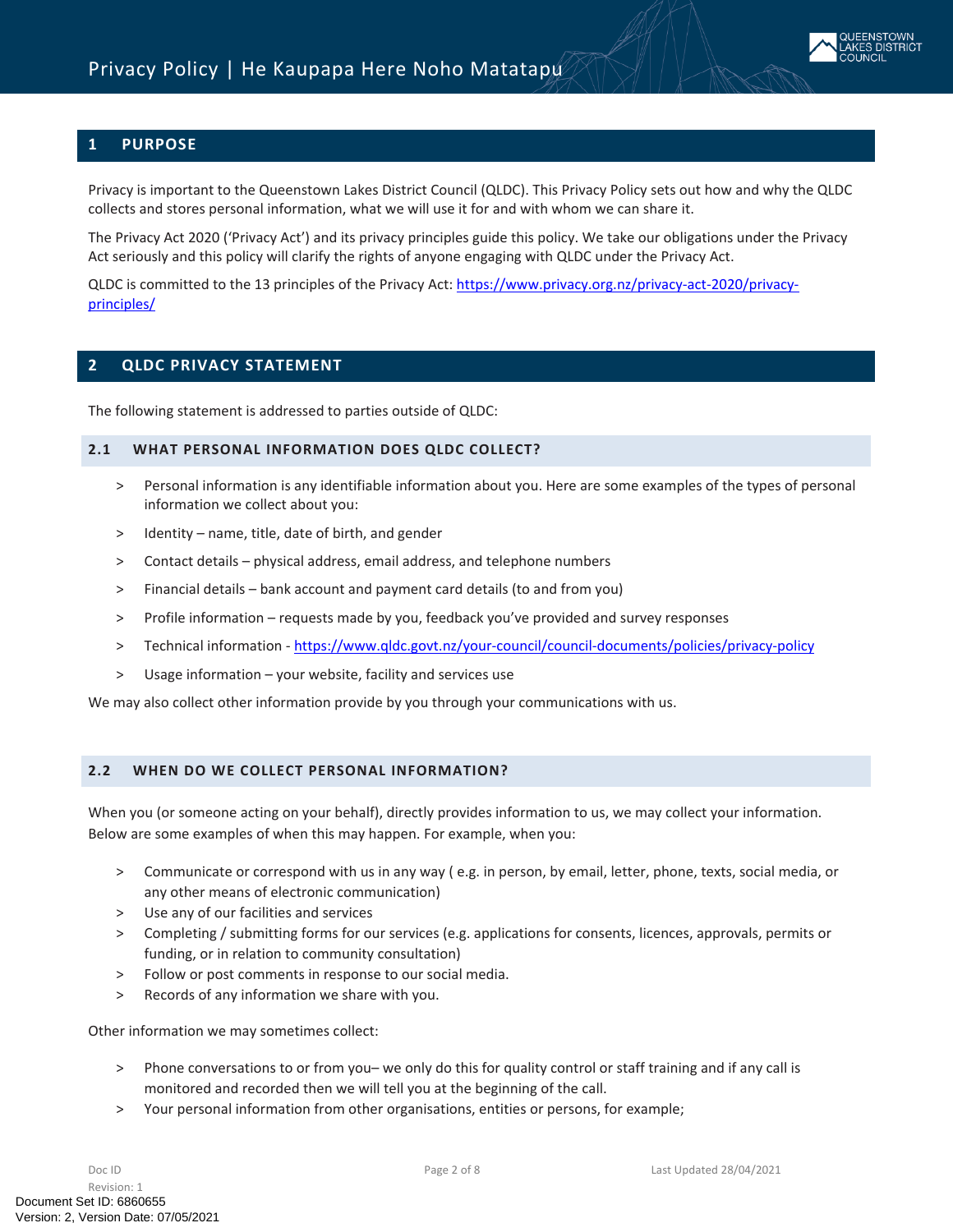

- Our Council Controlled Trading Organisation Queenstown Airport Corporation (if you have authorised them to share your information with us)
- the New Zealand Police, credit reporting agencies and other organisations, entities and persons (if you have expressly authorised to provide us with information)
- our suppliers which include solicitors and conveyancers.

#### <span id="page-2-0"></span>**2.3 WHY DO WE COLLECT PERSONAL INFORMATION?**

Your personal information is only collected by us when it is necessary for a specific purpose, and is connected with the services we provide. The purpose for using and collecting your personal information can vary according to the services you are using. We aim to collect personal information fairly and with consent, for example, in the performance of a contract, to adequately respond to a request for service made by you, or to comply with laws and regulations.

#### <span id="page-2-1"></span>**2.4 HOW DO WE USE PERSONAL INFORMATION?**

Here are some examples of some of the purposes that your personal information may be used for:

- > Confirming your identity to ensure we release information accurately and appropriately
- > To correspond with you or provide you with requested information
- > So our services and facilities can be adequately provided to you
- > To process consents, licenses, approvals, permits or any other authorisations that you have applied for
- > To comply with relevant laws and regulations
- > Providing you with information about our events, news, services/facilities that may be of interest to you
- > To process an application submitted by you and process payments made to or received by us
- > For customer care related activities
- > To respond to individual requests, enquiries or feedback
- > For general administrative or business purposes
- > For a specific purpose that we have advised of at the time of collecting.

#### <span id="page-2-2"></span>**2.5 WHAT INFORMATION DO WE COLLECT WHEN YOU VISIT OUR WEBSITE?**

This information is outlined in our website privacy policy available here: [https://www.qldc.govt.nz/your-council/council](https://www.qldc.govt.nz/your-council/council-documents/policies/privacy-policy)[documents/policies/privacy-policy](https://www.qldc.govt.nz/your-council/council-documents/policies/privacy-policy)

#### <span id="page-2-3"></span>**2.6 WHAT INFORMATION DO WE COLLECT FROM CCTV?**

We use Closed Circuit Television (CCTV) in particular areas to monitor passenger and traffic movements, secure facilities such as libraries and recreation centres, and monitor public places to help reduce crime and anti-social behaviour and to promote community safety. Signage advising of CCTV equipment will give notice of areas covered by such equipment. CCTV footage will only be viewed by authorised people in accordance with the purpose noted above or to regularly check the system is operational. No attempt is made to identify individuals from CCTV footage except in relation to a reported or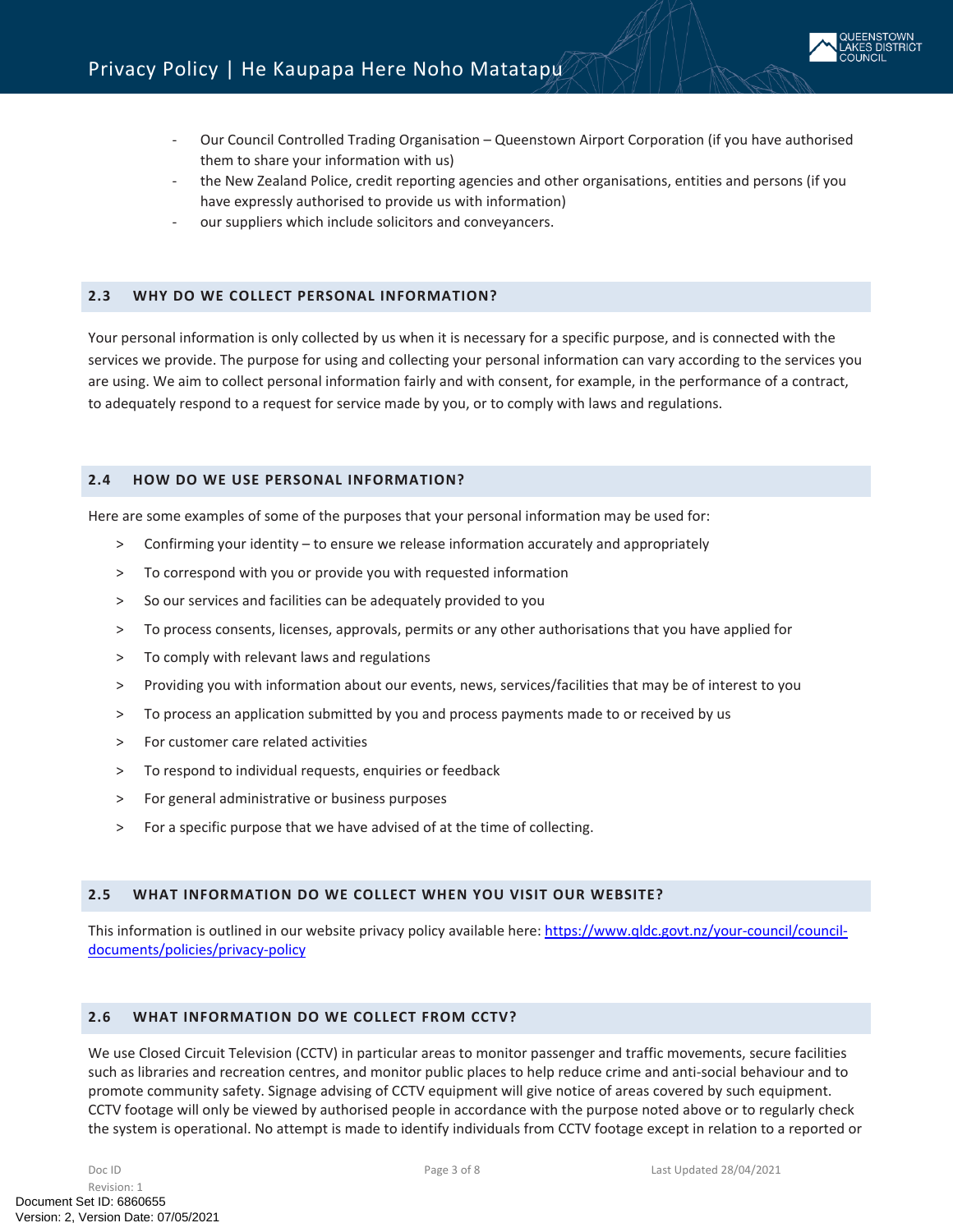

suspected incident requiring investigation.

#### <span id="page-3-0"></span>**2.7 WHAT INFORMATION DO WE COLLECT WHEN LIVESTREAMING COUNCIL MEETINGS?**

Most public Council meetings are broadcast live online and then made available on our website and through our social media. We do this in the interests of making our decision making process transparent and accessible. You will know which meetings are being filmed as there will be a sign clearly stating this before you enter into the meeting room. Most of the filming will cover elected members and QLDC officials as they speak and debate at the meeting, however, the filming may also include shots of the public in the background and of anyone speaking at a public forum.

#### <span id="page-3-1"></span>**2.8 WHO DO WE SHARE YOUR PERSONAL INFORMATION WITH?**

Your personal information may be shared with:

- > Any person engaged by the council to provide products or services to you on our behalf, where your personal information is necessary for the provision of those products or services
- > Council Controlled Organisations, in order to assist with the functions and services that they provide
- > A third party if we are required to do so under any laws or regulations, including to comply with our obligations under the Local Government Official Information and Meetings Act 1987, Building Act 2004 and Resource Management Act 1991
- > A third party in the course of legal proceedings or other investigations. This may include sharing CCTV footage with the New Zealand Police or other public sector agencies where criminal activity is reported or suspected. The New Zealand Police may also access live feeds from certain CCTV cameras from time to time, for law enforcement, investigation and emergency response purposes
- > Any person you authorise us to disclose your personal information to
- > Any person, if that information is held in a public register, e.g. publicly available information held on property files or the rating information database
- > A third party contracted by the council to provide data hosting services and who may be based in other countries such as Australia or the USA. Appropriate safeguards are put in place to ensure adequate protection of information.

#### <span id="page-3-2"></span>**2.9 WHAT INFORMATION IS PART OF A PUBLIC REGISTER?**

We are required by law to make certain information that we hold available to the public. For example:

- > The Building Act 2004 requires us to maintain a property file about each property in the Queenstown Lakes district and make this available to the public. This file may include personal information, for example in building consent applications.
- > The Resource Management Act 1991 requires us to make copies of resource consent applications publicly available.
- > The Local Government (Rating) Act 2002 requires us to make publicly available our "complete rating information database", which includes personal information of property owners.
- > The local electoral roll must be available for inspection in certain circumstances, under the Local Electoral Act 2001.
- > All submissions made to us during a special consultative procedure or other consultative procedure (for example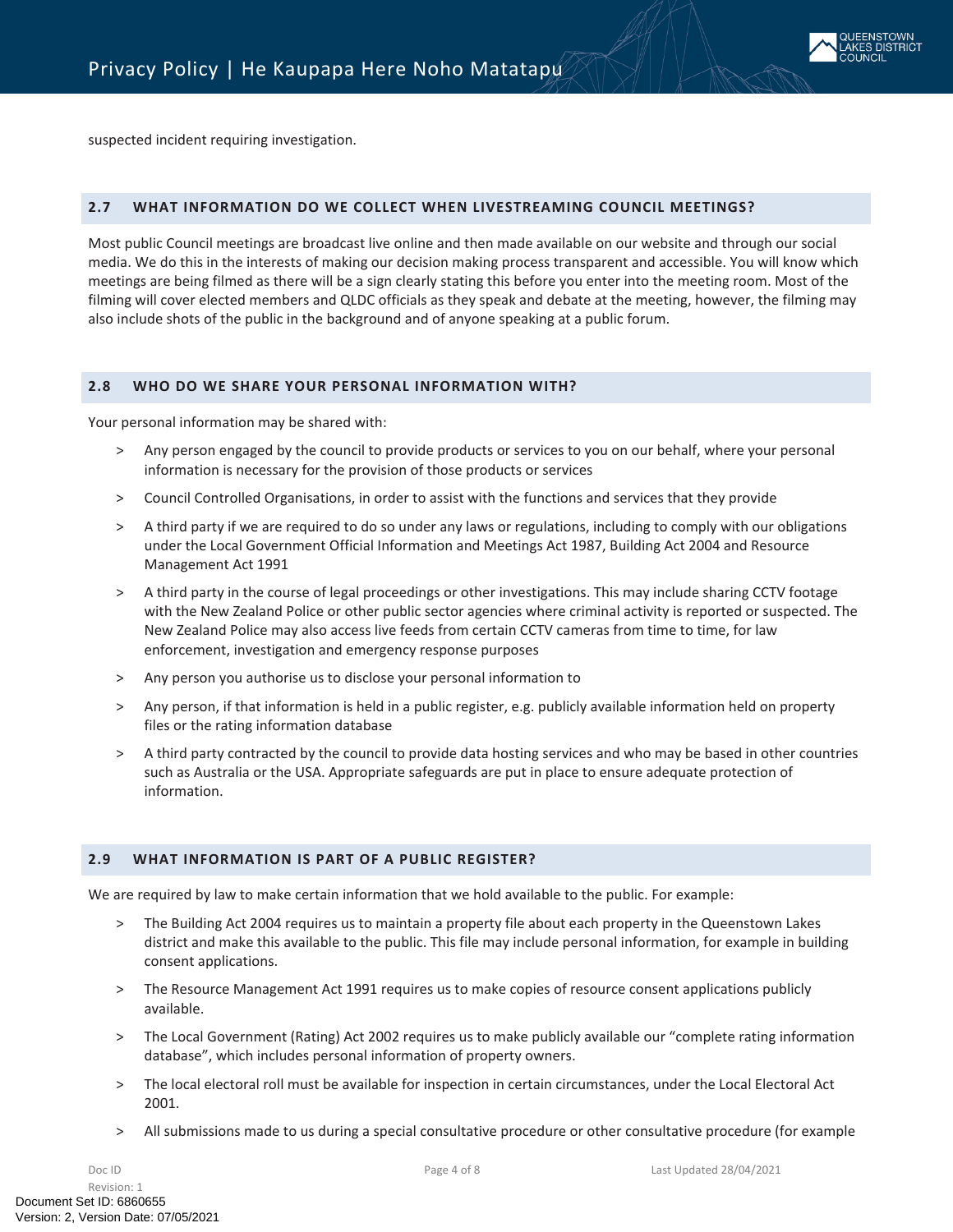

submissions on proposed bylaws and the long-term plan) are always made available to the public under the Local Government Act 2002.

#### <span id="page-4-0"></span>**2.10 HOW LONG DO WE HOLD YOUR PERSONAL INFORMATION?**

The length of time we keep your personal information depends on what it is and whether we have an ongoing need to retain it (for example, to provide you with a service you've requested). We may retain all personal information that we collect (on both our active systems and our archive systems), for as long as administratively necessary, in accordance with the council's information retention policies and disposal schedule. To determine the appropriate retention period of your information, we consider the nature, sensitivity, appropriate legal obligations, the potential risk of harm from unauthorised disclosure, the purposes for which we process your information and whether these purposes can be achieved though alternative means. We are required to keep records of our business under the Public Records Act 2005, which requires us to retain 'protected records' indefinitely. In some circumstances, your personal information may be included within a protected record.

#### <span id="page-4-1"></span>**2.11 HOW DO WE TAKE CARE OF YOUR PERSONAL INFORMATION?**

We care about the security of your personal information. We are committed to keeping your personal information safe and take reasonable steps to ensure it is:

- > protected against loss, damage, misuse and unauthorised access
- > accurate, complete, up to date, relevant, and not misleading.

#### <span id="page-4-2"></span>**2.12 WHAT HAPPENS IF YOU DON'T WANT TO PROVIDE US WITH YOUR PERSONAL INFORMATION?**

If you do not provide us with all of the personal information about you that we request, we may not be able to adequately assist you. For instance, we may not be able to respond to your correspondence, process any applications you have submitted, provide the services or facilities you have requested, process payments or otherwise deal with any requests or enquiries you have submitted.

In some circumstances, failure to provide information when requested may be unlawful, and/or result in legal consequences. These circumstances and the potential consequences will be explained to you when your personal information is collected.

#### <span id="page-4-3"></span>**2.13 HOW CAN YOU ACCESS AND CORRECT YOUR PERSONAL INFORMATION?**

You have the right to:

- > know what information we hold about you,
- > request a copy of any information we hold about you, and
- > request that we correct your information (if you believe it is inaccurate).

Your rights of access to and correction of any personal information we hold about you are subject to the procedures set out in the Privacy Act.

**Accessing your information or obtaining a copy of your information**: You may request confirmation of whether or not we hold any personal information about you and you may request access to your personal information that we hold. If you request to access your information, we take steps to confirm your identity. This might involve asking you some security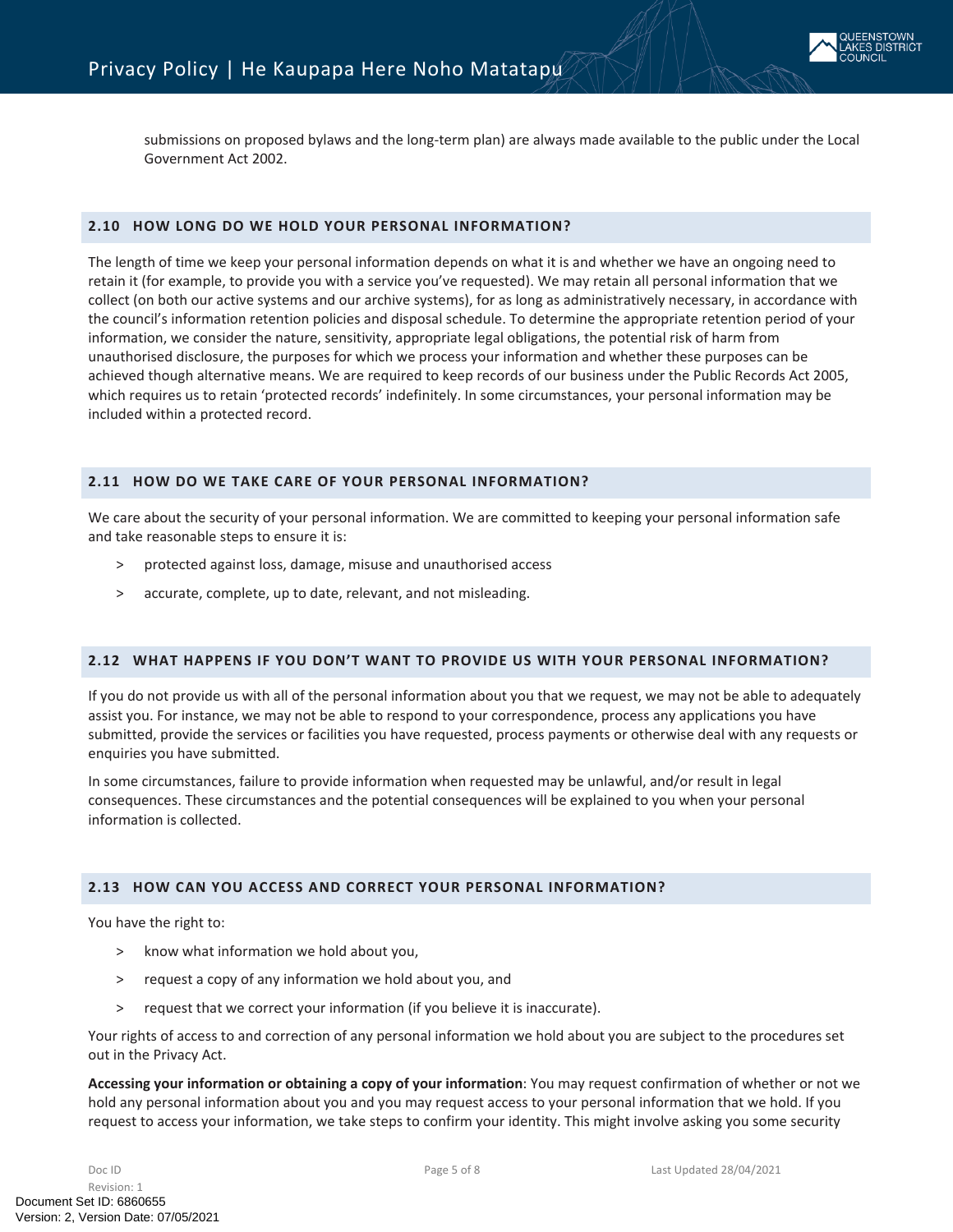

questions and checking your identity documents. Once we have verified your identity we will provide you with such confirmation and access unless one of the grounds for refusal to do so under the Privacy Act applies.

**Updating and correcting your information**: If you think the information we hold about you is inaccurate, you may request changes to your personal information. If we agree that your personal information is to be corrected, we will provide you with an amended record of your personal information if requested. If we do not agree that the information needs to be corrected, we'll make note of your request on the disputed information as a "statement of correction".

#### <span id="page-5-0"></span>**2.14 HOW CAN YOU ACCESS AND CORRECT YOUR PERSONAL INFORMATION?**

You can contact us at any time to ask about our Privacy Policy and privacy practices, to let us know that you're concerned about anything or make a complaint about the way we've handled your personal information. If you have any queries about personal information Queenstown Lakes District Council has collected, please contact one of our delegated Privacy Officers via [informationrequest@qldc.govt.nz](mailto:informationrequest@qldc.govt.nz) or postal address: Private Bag 50072, Queenstown 9348.

The authority to act as Privacy Officer is delegated by the Chief Executive to Chief Information Officer, Director People & Capability, General Counsel, and Governance & Stakeholder Services Manager.

If you're not satisfied with the way we've handled your complaint or enquiry, you have the right to make a complaint to the Office of the Privacy Commissioner. Complaints can be made online at <https://www.privacy.org.nz/>or sent by post to: Office of the Privacy Commissioner PO Box 10094 Wellington 6143

## <span id="page-5-1"></span>**3 STAFF ACCESS AND USE OF INFORMATION**

QLDC staff may only access, use, or share information that we hold for the express purposes of conducting the role for which they are employed by Council, or with the authorisation of the person which the information relates to, and in keeping with the conditions of the QLDC Staff Handbook (including Code of Conduct):

#### *Handling Council Information*

*Some of the information QLDC holds is confidential or sensitive. All employees must take proper care with the use, exchange, storage and release of any information (whether electronic or written) for which they are responsible, to ensure it remains secure at all times and is only used for its intended purpose.*

*Council systems of any kind should only be used for business purposes. Release of information, and access to and handling of personal information about any individual are governed by the Local Government Official Information Act and the Privacy Act.*

For clarification, the following are classed as serious misconduct under the Code of Conduct:

- > *Misuse of information obtained in the course of employment with Queenstown Lakes District Council*
- > *Unauthorised disclosure of information relating to Queenstown Lakes District Council as a business, whether to the media or otherwise.*

## <span id="page-5-2"></span>**3.1 RELEASE OF INFORMATION**

Please note that information must only be released to requests for information made under the Local Government Official Information and Meetings Act under the delegated authorities as outlined in the QLDC Delegations Regsiter.

The authority to approve the release of information is delegated by the Chief Executive to General Counsel, General Manager Corporate Serviced, and Governance & Stakeholder Services Manager.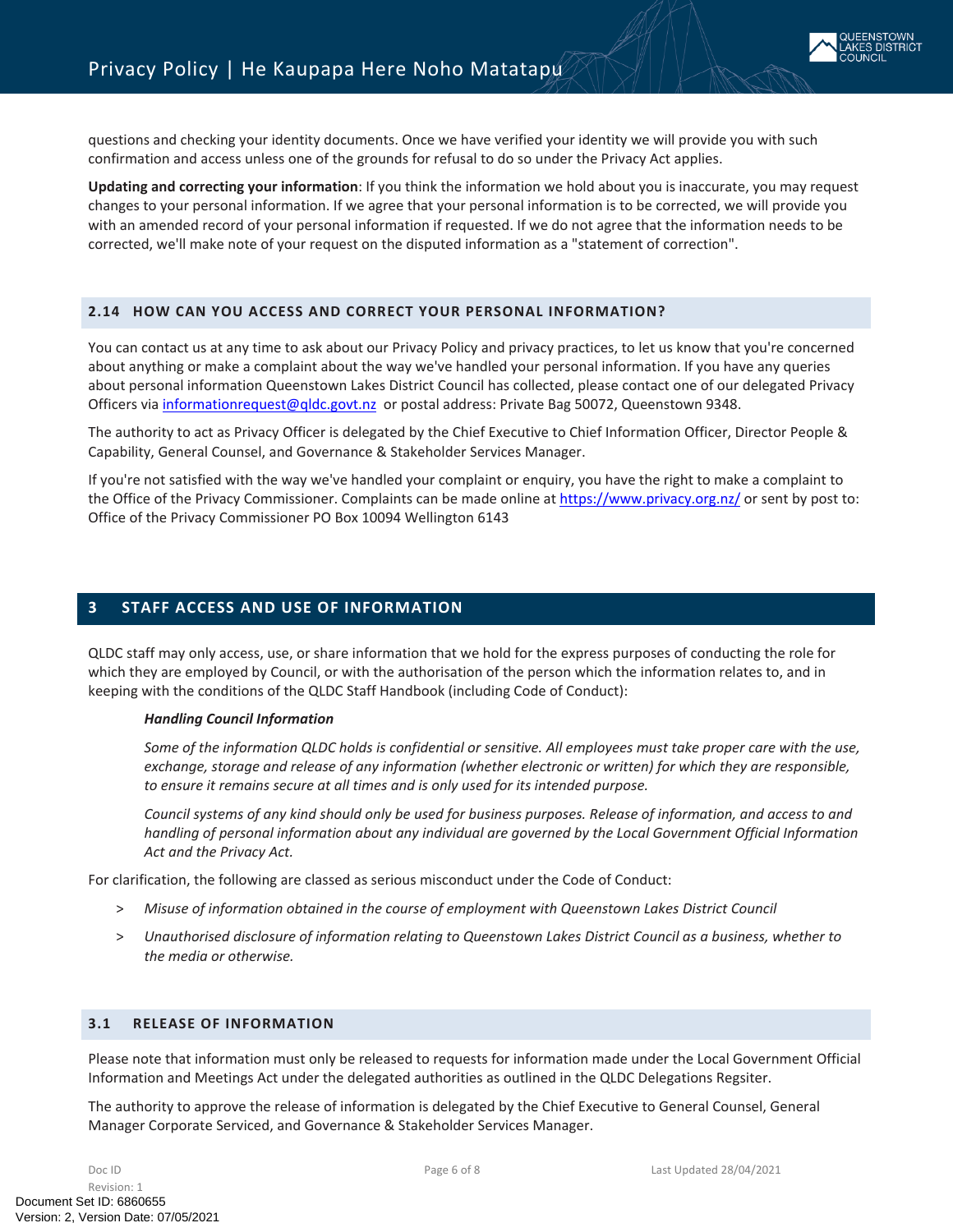

#### **3.2 RELEASE OF INFORMATION - COMPLAINTS**

From time to time, QLDC receives requests for information made under the Local Government Official Information and Meetings Act regarding complaints that have been made by members of the public, for example a homeowner asking for details of complaints made regarding noise at their property. It is QLDC practice to provide details of complaints but not release details of the complainants, such as name and/or contact information.

This decision is on the basis that providing the private information of complainants "would be likely to prejudice the supply of similar information, or information from the same source, and it is in the public interest that such information should continue to be supplied" (LGOIMA S7(2)(c)(i).

#### <span id="page-6-0"></span>**4 RECORDING, PHOTOGRAPHING OR VIDEOING QLDC STAFF**

QLDC accepts that members of the public or media may wish to take photographs or videos of an employee or employees in a public place, or make an audio recording of a conversation (as long as the recording was made by a party to that conversation) and neither constitutes a breach of the Privacy Act unless the collection of that record is considered "highly offensive" to a reasonable person.

If an individual, member of the public, or media wishes to make a video or audio recording of a conversation with a member of QLDC staff, it is generally considered fair to advise the member of staff that you wish to record them and QLDC requests that permission is sought or the staff member advised of the recording at the outset. QLDC reserves the right for its staff to refuse to be recorded or to terminate a conversation if they become aware that they are being recorded and have not been advised from the beginning of the conversation.

If an individual, member of the public, or media wishes to take photographs or videos on Council premises, permission must be sought in advance. For publicly notified meetings permission must be sought from the meeting Chair as per QLDC Standing Orders (section 11 Public Access and Recording).

# <span id="page-6-1"></span>**5 REFERENCES**

| Reference                                                                                            | <b>Source</b>                                                                                                                                         |
|------------------------------------------------------------------------------------------------------|-------------------------------------------------------------------------------------------------------------------------------------------------------|
| <b>Privacy Act 2020</b>                                                                              | https://www.legislation.govt.nz/act/public/2020/0031/latest/whole.html#L<br>MS23312                                                                   |
| Office of the Privacy Commissioner   Te<br>Mana Mātāpono Matatapu                                    | https://www.privacy.org.nz/                                                                                                                           |
| Privacy and CCTV: A guide to the<br><b>Privacy Act for businesses, agencies and</b><br>organisations | https://www.privacy.org.nz/publications/guidance-resources/privacy-and-<br>cctv-a-guide-to-the-privacy-act-for-businesses-agencies-and-organisations/ |